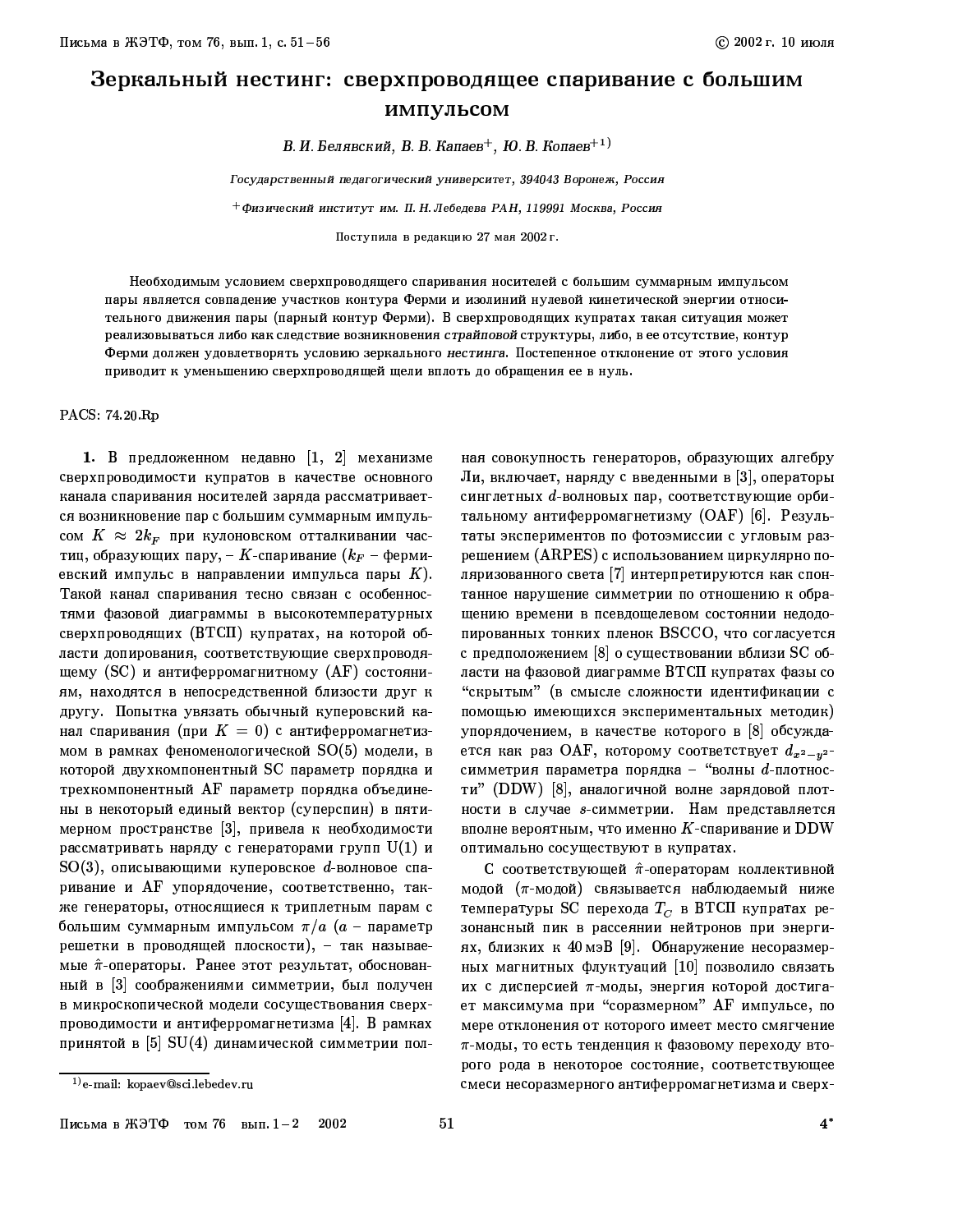проводимости [9], которое может быть интерпретировано как страйповое состояние [9]. Спаривание с большим суммарным импульсом пары (введенный в [11] в модели Хаббарда механизм  $\eta$ -спаривания) в одномерной модели с учетом взаимодействия пар на соседних узлах (модель Пенсона-Колба-Хаббарда) рассмотрено в работе [12], в которой сделано предположение о том, что возникновение  $\eta$ -пар с суммарным импульсом  $\pi/a$  сопровождается разрушением одночастичной зоны и образованием двухчастичной зоны сильно коррелированных состояний  $\eta$ -пар. Таким образом имеет место аналогия с введенными в [2] представлениями о "парном" контуре Ферми (РҒС) для пар с большим суммарным импульсом.

2. Импульсы  $k$  и  $-k$  частиц, формирующих пары с нулевым суммарным импульсом, могут принадлежать всему импульсному пространству внутри или вне контура Ферми в силу его симметрии по отношению к преобразованию  $k \rightarrow -k$ ; при этом импульс частицы имеет смысл и импульса относительного движения пары, а контур Ферми одновременно является и линией нулей энергии относительного движения. При ненулевом суммарном импульсе пары  $K$  наличие заполненной области импульсного пространства внутри контура Ферми налагает определенные ограничения на размер и форму той области  $\Xi_K$ , которой могут принадлежать импульсы  $k_+$  и  $k_{-}$  частиц, формирующие пару с данным  $K = k_{+} \! + \! k_{-}$ (К-пару). В случае односвязного контура Ферми такая область  $\Xi_K$  ограничена частью контура Ферми и ее отражением от перпендикуляра к вектору  $K,$ проходящего через точку  $K/2\,$   $[1],$  как это показано на рис.1. Импульсы относительного движения частиц, составляющих пару,  $k = (k_{+} - k_{-})/2$ , принадлежат, таким образом, области  $\Xi_K$  с центром симметрии в точке  $K/2$ , и только этой области принадлежат фурье-компоненты, формирующие волновую функцию относительного движения пары и эффективную энергию взаимодействия частиц, образующих пару с заданным  $K$ . Кинетическая энергия пары, отсчитанная от ее химического потенциала  $2\mu$ ,

$$
2\xi_{Kk} = \varepsilon \left(\frac{K}{2} + k\right) + \varepsilon \left(\frac{K}{2} - k\right) - 2\mu, \qquad (1)
$$

где  $\varepsilon(k)$  – закон дисперсии частиц, образующих пару, обращается в нуль в двух точках  $a$  и  $a'$  на границе области  $\Xi_K$ , так что, в отличие от случая  $K=0$ , эта граница не является линией нулей энергии относительного движения К-пары.

При гиперболической метрике импульсного пространства (при разных знаках компонент эффективных масс в протяженной окрестности седловых то-



Рис.1. Область  $\Xi_K$  (заштрихована) импульсного пространства, которой принадлежат импульсы  $k_{+}$ и  $k_{-}$  частиц, составляющих пару с суммарным импульсом К. Линия, обозначенная FC, представляет часть контура Ферми. Части области  $\Xi_K$ , обо-<br>значенные  $\Xi_K^{(-)}$  и  $\Xi_K^{(+)}$ , отвечают заполненным и вакантным состояниям, соответственно. Участки РFC, принадлежащие области  $\Xi_K$ , представляют собой линии  $bc$  и  $b'c'$ 

чек) такие линии нулей существуют, но, вообще говоря, не совпадают с конечными участками контура Ферми, то есть не разделяют заполненные области от вакантных, что необходимо для реализации сверхпроводящего спаривания с большим суммарным моментом при сколь угодно слабом взаимодействии.

Наблюдаемая в ВТСП купратах пространственно неоднородная страйповая структура [13] соответствует некоторому перераспределению носителей в импульсном пространстве. При этом носители из ранее заполненной части области  $\Xi_K$  (на рис.1 эта часть,  $\Xi_K^{(+)}$ , ограничена линиями а $bca$  и а' $b'c'a'$ ) могут переходить в состояния с более высокой энергией [2] (на рис.1 не показаны). Возникающий при этом проигрыш в кинетической энергии носителей может компенсироваться частичным восстановлением АF порядка в освобожденных от избыточных носителей областях реального пространства или появлением иного упорядочения, например, соответствующего ОАГ. В первую очередь должны освобождаться состояния внутри  $\Xi_K$ , отвечающие наименьшей энергии возбуждения, то есть прилегающие к контуру Ферми. Если освобождающаяся область  $\Xi_K^{(+)}$ образуется в результате переноса пары носителей, имевших суммарный импульс  $K$ , за пределы контура Ферми (где возникшая пара имеет суммарный импульс  $K'$ , такой, что  $K' > 2k_F$ ), то границей между областью ставших вакантными состояний и облас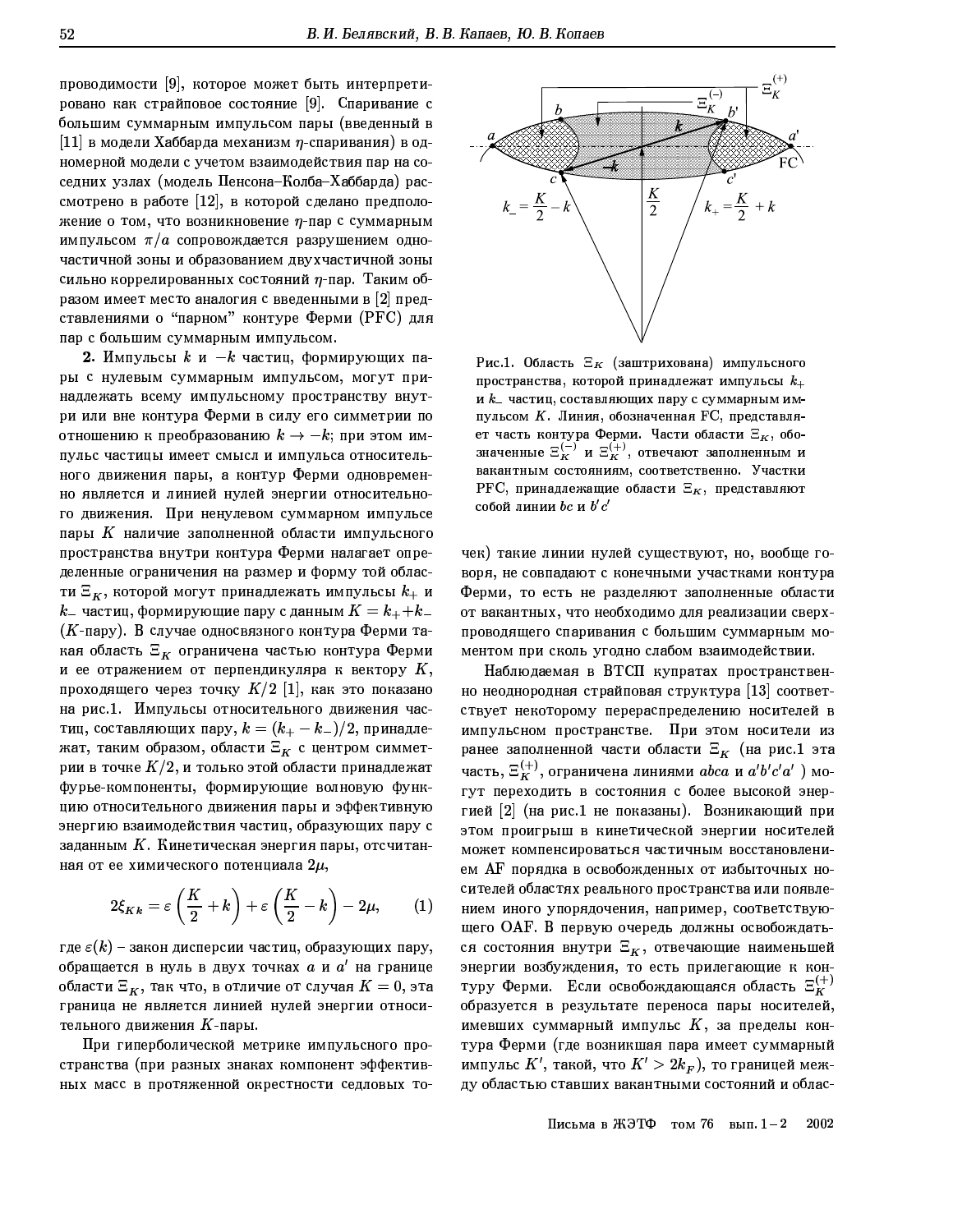тью  $\Xi_K^{(-)}$  состояний, оставшихся заполненными, являются изолинии энергии относительного движения  $K$ -пары (линии bc и b'c' на рис.1), на которых энергия пары (1) обращается в нуль. Эти линии и образуют РГС, на котором может осуществляться эффективное SC спаривание носителей с суммарным импульсом  $K$ : каждому импульсу  $k$  относительного движения  $K$ -пары, принадлежащему одной из линий, образующих РFC, соответствует импульс  $-k$ , принадлежащий другой линии РҒС (рис.1). В соответствии с (1), на этой линии выполняется условие

$$
\varepsilon\left(\frac{K}{2}+k\right)+\varepsilon\left(\frac{K}{2}-k\right)=2\mu=\mathrm{const},\qquad(2)
$$

указанное в [11] (в виде  $\varepsilon(k) + \varepsilon(\pi - k) = \text{const}$ ) как необходимое условие  $\eta$ -спаривания. Однако в случае идеального нестинга при  $K\to 2k_F,$  который рассмотрен в [11], площадь  $\Xi_{\boldsymbol{K}}\to 0$ , поэтому, как показано в [12], сверхпроводящее спаривание может иметь место лишь при достаточно большой величине взаимодействия пар на соседних узлах.

Фактически, (2) является обобщением необходимого для диэлектрического спаривания при слабом взаимодействии условия нестинга, когда  $\varepsilon(k) =$  $-\varepsilon(k\!+\!Q)$  при любых  $k,$  принадлежащих части контура Ферми, и некотором выделенном импульсе  $Q$ . Поэтому с учетом того, что при  $K \neq 0$  область определения импульсов  $k$  относительного движения  $K$ -пары обладает симметрией относительно зеркального отражения от перпендикуляра к вектору  $K$  в точке  $K/2$ и от самого вектора  $K$ , равенство (2) можно назвать условием "зеркального" нестинга.

3. Описанный выше сценарий возникновения Р $\operatorname{FC}$ обусловлен взаимодействием в системе электронов, приводящим к пространственно неоднородному распределению зарядов и спинов в проводящей плоскости  $\rm CuO_2$  и соответствующему изменению формы контура Ферми. Возникновение страйпов может повлиять на форму контура Ферми настолько, что движение электронов в проводящих плоскостях приобретает квазиодномерный характер [13]. В связи с этим можно предположить, что особенности кристаллической структуры и взаимодействия между электронами в ВТСП купратах также могут обеспечить условия для SC спаривания с большим суммарным импульсом пары и без образования пространственно неоднородной структуры.

Примером может служить согласующаяся с ранними расчетами [14, 15] электронной структуры ВТСП соединений двухзонная модель, в которой учитывается взаимодействие между электронами в плоскости  $\rm CuO_2$  и в некоторой параллельной ей плоскос-

Письма в ЖЭТФ том 76 вып.  $1-2$ 2002

ти, например, содержащей кислородные цепочки (как в соединении YBCO) или принадлежащей резервуару (BiO в BSCCO, HgO в HBCCO или TIO в ТВССО [16, 17]). Таким образом, контур Ферми оказывается неодносвязным, как это схематически показано на рис.2, представляющем центрированный в точке  $(\pi, \pi)$  двухсвязный дырочный контур Ферми со-



Рис.2. Область импульсного пространства  $\Xi_K^{(-)}$ , которой принадлежат импульсы  $k_+$  и  $k_-$  дырок, составляющих пару с суммарным импульсом К (заштрихована), и область  $\Xi_K^{(+)}$ , соответствующая электронам с импульсами  $k'_{+}$  и  $k'_{-}$ , составляющими пару с тем же суммарным импульсом

единения BSCCO (похожая многосвязная структура контура Ферми BSCCO обнаружена в [18] при помощи методики ARPES с высоким разрешением). Односвязная часть контура Ферми, центрированная в точке  $(\pi, \pi)$  и по форме напоминающая обычный для ВТСП купратов с дырочным допированием "квадрат со скругленными углами" [19], может быть отнесена, в основном, к проводящей плоскости  $CuO<sub>2</sub>$ . Вторая (меньшая) односвязная часть, центрированная в точке типа  $(0, \pi)$ , формируется, главным образом, электронными состояниями, относящимися к обладающей металлической проводимостью плоскости ВіО. Достаточно длинные участки этих двух частей контура Ферми "почти параллельны" друг другу. Это позволяет выбрать такой суммарный импульс пары  $K$ , что значительная часть границы, разделяющей заполненные и вакантные части соответствующей ему области  $\Xi_K$ , будет совпадать с контуром Ферми. Направление вектора  $K$  должно совпадать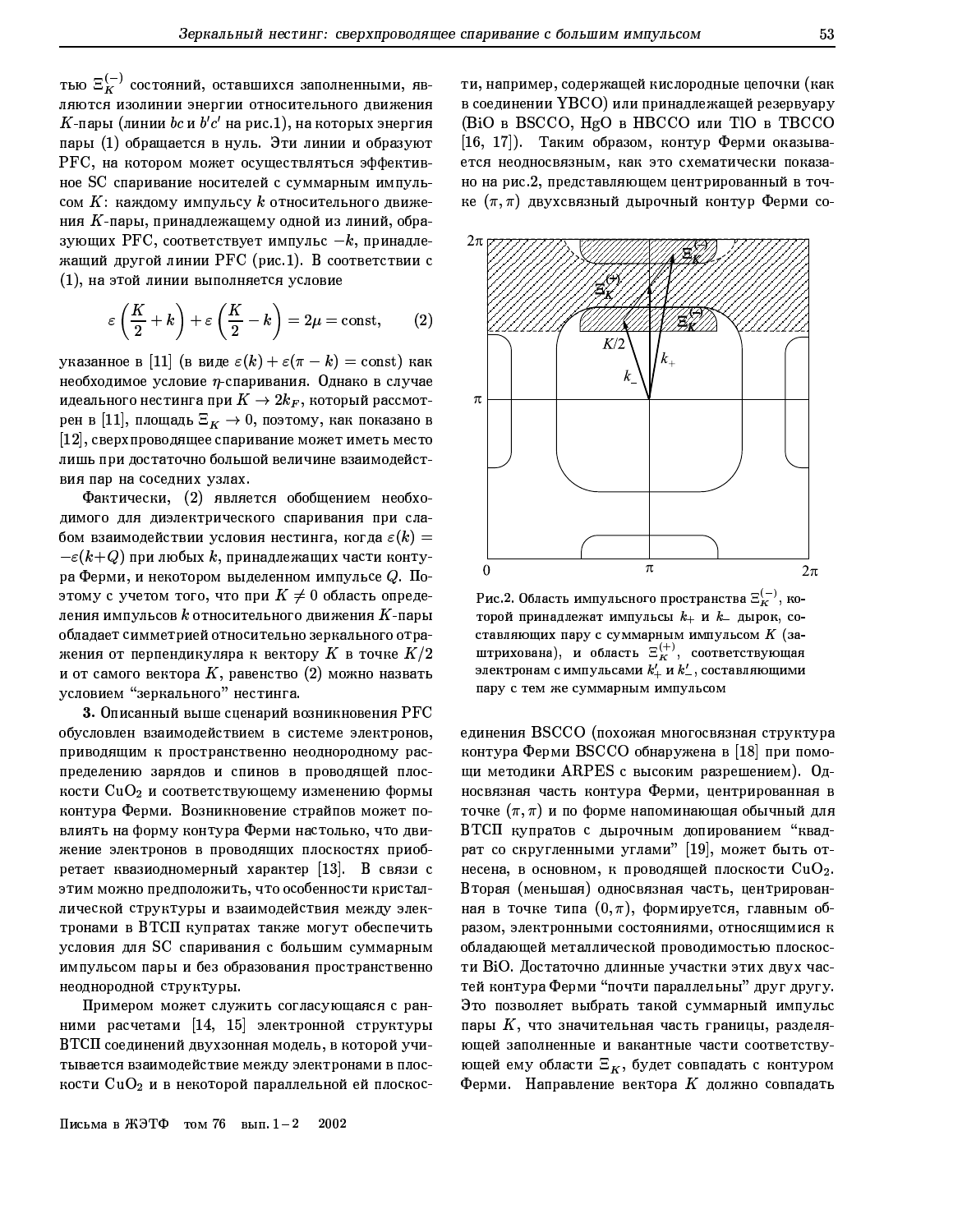с направлением вектора нестинга контура Ферми, то есть с направлением типа [100], как показано на рис.2. Длина вектора  $K$  выбирается так, что точка  $K/2$ делит пополам расстояние между "почти параллельными" участками двух односвязных частей контура Ферми. Тогда область  $\Xi_K$  образуется из двух частей: заполненной дырками области $\Xi_K^{(-)}$ и свободной от дырок области  $\Xi_K^{(+)}$ .

В случае, когда уровень Ферми пересекает всего одна зона, контур Ферми является односвязным, и его форма, найденная из экспериментов ARPES, в купратах с дырочным допированием соответствует "квадрату со скругленными углами", как схематически показано на рис.2. В [14] отмечено, что наблюдаемая форма контура Ферми может быть удовлетворительно описана в приближении сильной связи при соответствующем подборе интегралов перескока как между ближайшими, так и несколькими следующими соседними атомами. Учет взаимодействия вплоть до третьей координационной сферы приводит к закону дисперсии, который записывается как

$$
\varepsilon(k_1, k_2) = 2 - 2t_1(\cos k_1 a + \cos k_2 a) -- 4t_2 \cos k_1 a \cos k_2 a - 2t_3(\cos 2k_1 a + \cos 2k_2 a),
$$
 (3)

где  $t_1, t_2$  и  $t_3$  – интегралы перескока для первой, второй и третьей координационных сфер, соответственно. Эти интегралы, подбираемые так, чтобы форма контура Ферми наилучшим образом соответствовала экспериментально наблюдаемой, формально относятся к узлам проводящей плоскости  $CuO<sub>2</sub>$ , фактически же они учитывают взаимодействия также между этой и соседними (принадлежащими резервуару) плоскостями. Можно ожидать, что такой подбор параметров  $t_1, t_2, t_3$  приводит к правильному описанию целого семейства изолиний с энергиями, близкими к уровню Ферми.

На рис.3 схематически показаны контур Ферми и изолинии нулевой энергии относительного движения пары при  $K = 0.94\pi/a$  и соотношениях между интегралами перескока в (3):  $t_1 = 0.5, t_2 = -0.3t_1$ ,  $t_3 = t_1$ . Из этого рисунка следует, что изолинии нулевой энергии относительного движения  $K$ -пары и конечные участки контура Ферми практически совпадают, то есть обеспечивается выполнение условия зеркального нестинга. Условие  $t_3 = t_1$ , по-видимому, нетипично для купратов, поскольку для его выполнения необходимо существенное перекрытие орбиталей, центрированных на третьих ближайших соседях (атомах меди, между которыми располагается кислород, и наоборот). Однако не исключено, что оно может быть удовлетворено в слоистых соединениях



Рис.3. Образование РFC (тонкая линия,  $2\xi_K^{(-)}=0$ ) в однозонной модели (3): схематическая иллюстрация приближенного выполнения условия зеркального нестинга для конечных участков контура Ферми (жирная линия). Область значений импульса относительного движения К-пары, соответствующая заполненным состояниям, заштрихована

с иной кристаллохимической структурой, что необходимо иметь в виду при поиске новых сверхпроводящих материалов.

4. Зеркальный нестинг является достаточным условием SC спаривания при большом суммарном импульсе пары. При этом можно ограничиться рассмотрением случая, когда единственным существенным взаимодействием между частицами, образующими  $K$ -пару, является экранированное кулоновское отталкивание. Такое эффективное взаимодействие, приводящее к связанному состоянию, приближенно сводится к точечному взаимодействию, интенсивность которого пропорциональна площади импульсного пространства, которой принадлежат начальный и конечный импульсы относительного движения  $K$ пары [1, 2]. Так, матричный элемент эффективного взаимодействия между частицами, составляющими  $K$ -пару, зависит от того, в какой части области  $\Xi_K$ (рис.2) имеет место рассеяние при взаимодействии:  $\tilde{U}^*(k-k') \sim \Xi_K^{(-)}$ , если  $k, k' \in \Xi_K^{(-)}$ ,  $\tilde{U}^*(k-k') \sim \Xi_K^{(+)}$ ,<br>если  $k, k' \in \Xi_K^{(+)}$ , и  $\tilde{U}^*(k-k') \sim \Xi_K$ , если  $k \in \Xi_K^{(-)}$ ,<br> $k' \in \Xi_K^{(+)}$  или, наоборот,  $k \in \Xi_K^{(+)}$ ,  $k' \in \Xi_K^{(-)}$ . Уравнение, при  $T=0$  определяющее SC параметр порядка  $\Delta_{Kk}$ , зависящий от импульса  $k$  относительного движения  $K$  - пары, имеет вид

$$
\Delta_{Kk} = -\frac{1}{2} \sum_{k' \in \Xi_K} \frac{\tilde{U}^*(k - k') \Delta_{Kk'}}{\sqrt{\xi_{Kk}^2 + \Delta_{Kk}^2}}.
$$
 (4)

При рассматриваемом здесь отталкивательном взаимодействии частиц, составляющих пару, знакопостоянное решение уравнения (4), подобное решению Бардина, Купера и Шриффера (BCS), отсутствует. В настоящей работе мы ограничимся рассмотрением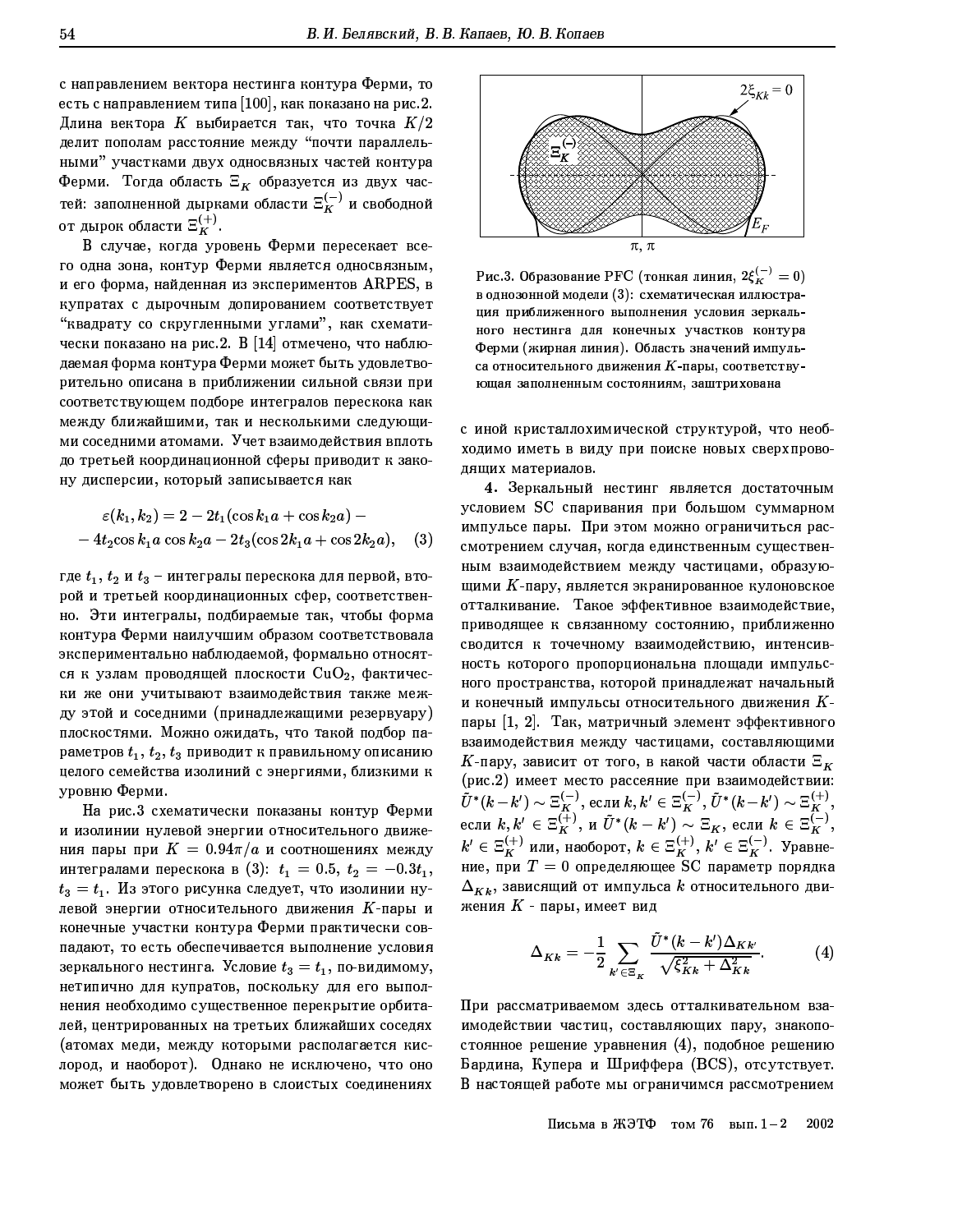простейшего разрывного решения уравнения (4), полагая  $\Delta_{Kk} \equiv \Delta_- > 0$  при  $k \in \Xi_K^{(-)}$ ,  $\Delta_{Kk} \equiv -\Delta_+ < 0$ при  $k \in \Xi_K^{(+)}$ . Изменение знака SC параметра порядка при переходе через РFC вообще типично для двухзонных моделей при отталкивательном взаимодействии [20]; в связи с этим отметим, что в [16, 17] SC параметр порядка меняет знак при переходе из  $CuO<sub>2</sub>$  плоскости (в которой предполагается притягивающее взаимодействие между частицами в паре) в плоскость кислородных цепочек или резервуара, обладающую металлической проводимостью, где предполагается взаимодействие отталкивания. Таким образом, приближенно можно считать, что в рассматриваемых здесь двухзонных моделях компоненты К-пары располагаются в разных параллельных плоскостях. Отметим также, что в одномерной модели Пенсона-Колба-Хаббарда, рассмотренной в  $[12]$ , параметр порядка, соответствующий  $\eta$ -спариванию, меняет знак при переходе на каждый соседний узел, то есть является знакопеременным, принимая постоянные значения противоположного знака на двух эквивалентных подрешетках. Подобное изменение фазы SC параметра порядка на  $\pi$  при переходе  $K$ -пар в реальном пространстве (и соответствующее изменение фазы при переходах между областями  $\Xi_K^{(-)}$  и  $E_K^{(+)}$  в импульсном пространстве) приводит вследствие квантовой интерференции к выигрышу в энергии за счет парного "обменного" вклада и аналогично эффекту Джозефсона.

Сделанные предположения о характере решения уравнения (4) позволяют переписать его [2] в виде системы двух интегральных уравнений для параметров  $\Delta_-$  и  $\Delta_+$ :

$$
(1 - \alpha)\Delta_{-} + \Delta_{+} = \frac{U_{K}h_{\alpha}}{2S} \sum_{k \in \Xi_{K}^{(-)}} \frac{\Delta_{-}}{\sqrt{\xi_{Kk}^{2} + \Delta_{-}^{2}}},
$$

$$
\Delta_{-} + \alpha\Delta_{+} = \frac{U_{K}h_{\alpha}}{2S} \sum_{k \in \Xi_{K}^{(+)}} \frac{\Delta_{-}}{\sqrt{\xi_{Kk}^{2} + \Delta_{+}^{2}}}.
$$
(5)

Здесь положено  $\alpha \equiv \Xi_K^{(-)}/\Xi_K$ ,  $h_\alpha = 1-\alpha-\alpha^2$ ,  $S$  – нор-<br>мировочная площадь,  $U_K = (e^2 r_0/2\pi) \cdot \Xi_K a^2$  [2], где  $r_0$  – радиус экранирования. Величины  $\alpha$  и  $r_0$  зависят от уровня допирования, однако в настоящей работе такая зависимость обсуждаться не будет.

В общем случае  $\Delta_{-} \neq \Delta_{+}$ , но при  $\alpha = 1/2$ , когда площади областей  $\Xi_K^{(-)}$  и  $\Xi_K^{(+)}$  равны друг другу, система уравнений (5) оказывается инвариантной по отношению к преобразованию  $\Delta_-\leftrightarrow \Delta_+$  и, таким

Письма в ЖЭТФ том 76 вып.  $1-2$  2002

образом, сводится к одному уравнению для единственного параметра  $\Delta \equiv \Delta_- = \Delta_+$ :

$$
\frac{U_K}{4S} \sum_{k \in \Xi_K^{(-)}} \frac{1}{\sqrt{\xi_{Kk}^2 + \Delta^2}} = 1.
$$
 (6)

Ограничимся рассмотрением этого частного случая, который, в принципе, заключает в себе все основные черты поведения SC параметра порядка.

5. Зеркальному нестингу соответствует решение уравнения (6), по форме совпадающее с известным решением BCS. В реальной электронной системе условие зеркального нестинга выполняется лишь приближенно, и линия нулей кинетической энергии относительного движения  $K$ -пары не совпадает с границей области  $\Xi_K^{(-)}$  (именно в пределах этой области в (6) производится суммирование по импульсу относительного движения пары). Таким образом, величина<br>отклонения границ областей  $\Xi_K^{(-)}$  и  $\Xi_K^{(+)}$  от PFC играет роль своеобразного параметра обрезания в уравнении для SC щели подобно намагниченности в слабых ферромагнетиках [21]. Значительное отклонение границ  $\Xi_K^{(-)}$  и  $\Xi_K^{(+)}$  от РFC приводит к тому, что состояние с SC щелью оказывается невозможным. Поэтому при переходе от суммирования в (6) к интегрированию по компонентам  $k_1$  и  $k_2$  импульса относительного движения пары следует учесть, что линия нулевой кинетической энергии относительного движения пары (1) отклоняется от границы области  $\Xi_{\scriptscriptstyle{K}}^{(-)}$  на некоторую характерную величину  $\Omega$ , которая и имеет смысл параметра обрезания интеграла (6) на нижнем пределе. Так, если вектор  $k$  пробегает значения, соответствующие границе области  $\Xi_K^{(-)}$ , то, например,  $\varepsilon(K/2-k)=\mu$ , тогда как  $\varepsilon(K/2+k)-\mu\equiv 2\Omega\geq 0$ , что и соответствует эффективному обрезанию интеграла на нижнем пределе. Параметр обрезания  $\Omega$  зависит от компоненты  $k_1$  импульса относительного движения, поэтому при интегрировании выражения (6) удобно перейти от переменной  $k_2$  к другой переменной, в качестве которой естественно выбрать  $\xi_{Kk}$ . Перепишем (6) как

$$
\frac{U_K}{4(2\pi)^2} \int_{-k_0}^{k_0} \int_0^{\varepsilon_0} \frac{1}{\hbar v_{F2}} \frac{d\xi dk_1}{\sqrt{\xi_{Kk}^2 + \Delta^2}} = 1. \tag{7}
$$

где  $v_{F2}$  - компонента фермиевской скорости вдоль оси  $k_2$ . Эта величина слабо зависит от  $k$  в пределах области интегрирования  $\Xi_K^{(-)}$ , поэтому ее можно заменить некоторым средним значением и вынести из-под знака интеграла. Величина  $2k_0$  характеризует протяженность области  $\Xi_K^{(-)}$  в направлении оси